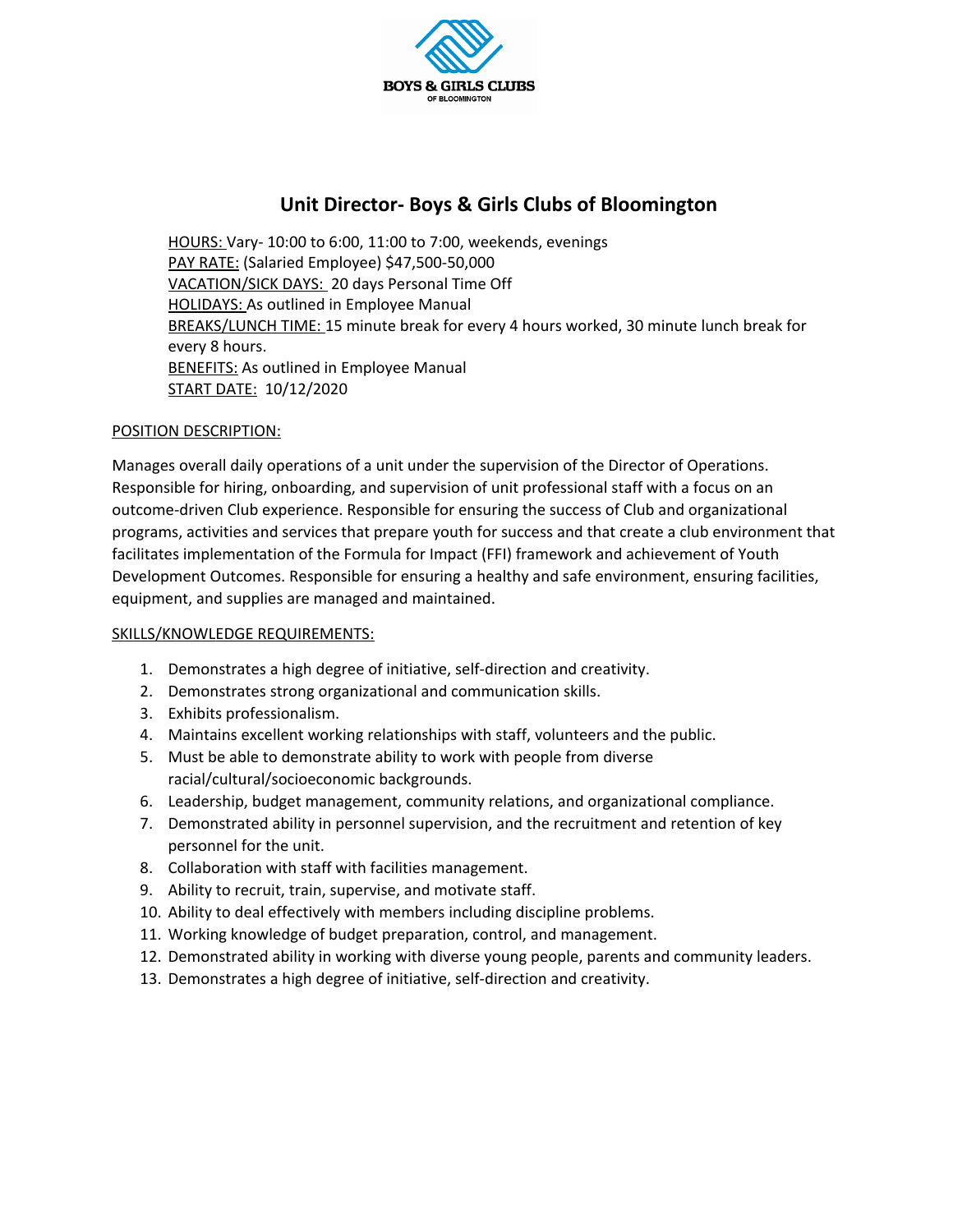#### ESSENTIAL JOB FUNCTIONS:

- 1. Oversee professional program staff ensuring all responsibilities are met
- 2. Discipline members by following guidance procedures, while ensuring communications with legal guardians and how to promote better behavior for the club member
- 3. Attend mandatory staff meetings and training sessions
- 4. Compile priority outcomes, data such as Average Daily Attendance (ADA)
- 5. Record information to proper supervisor(s) in a timely manner
- 6. Establish Unit or Branch programs, activities and services that prepare youth for success and that create a club environment that facilitates implementation Formula for Impact (FFI) framework and achievement of Youth Development Outcomes
- 7. Ensure a healthy and safe environment, ensuring facilities, equipment and supplies are maintained
- 8. Developing and maintaining positive Club culture
- 9. Build positive relationships with youth, volunteers, parents, schools, and community.
- 10. Assist with tracking daily attendance and other applicable program administrative duties.
- 11. Assist with preparing information for reporting purposes when necessary.
- 12. Attend mandatory staff meetings and training sessions.
- 13. Oversee all recruiting, hiring, training, disciplining and evaluation of the staff and volunteers in your unit.
- 14. Keeping up to date files on all staff and volunteers to be sure they all have current trainings and certifications.
- 15. Directly in charge of full time program staff to oversee all that of their responsibilities are being met.
- 16. Oversee the daily supervision of full-time staff and assist with the management of other staff.
- 17. Responsible for securing adequate staffing for the unit.
- 18. Responsible for the development of the daily, weekly, monthly and yearly programs of the unit.
- 19. Responsible for meeting all organizational requirements established by the national association and the Boys & Girls Club of Bloomington.
- 20. Disciplining of members and following guidance procedures when following up with parents.
- 21. Marketing of unit and organizational programs through all media sources. Preparation and distribution to club families and posting of programs, club hours and special events throughout your unit.
- 22. Developing and overseeing club and community special events at your unit and in collaboration with other units.
- 23. Serving as an advocate of youth, through public speaking, serving on community groups, etc.
- 24. Responsible for the ensuring of daily maintenance of your unit's equipment, facilities and vehicles.
- 25. Recommending and purchasing of program and maintenance supplies for the unit as budgeted.
- 26. Report to Operations Director.
- 27. Assume other duties as assigned.

## PHYSICAL REQUIREMENTS/WORK ENVIRONMENT:

- 1. Ability to perform gross and fine motor activities required for typing, writing, simple manipulations such as telephone buttons, computer keyboards, fax machine buttons, etc.
- 2. Ability to work in a professional environment and positively represent organization under various levels of stress.